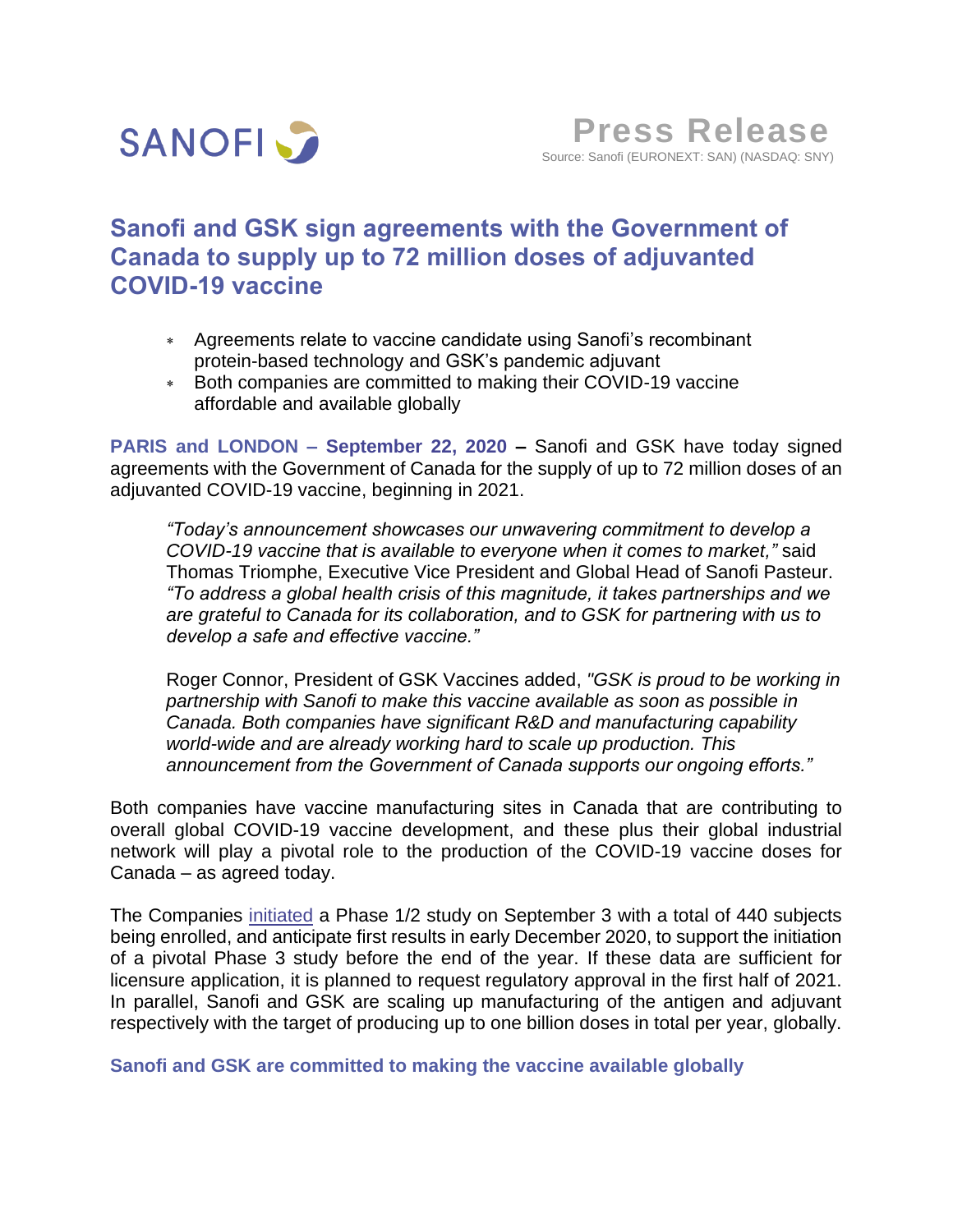On September 18, Sanofi and GSK [signed](https://www.sanofi.com/en/media-room/press-releases/2020/2020-09-18-12-52-46) a final agreement with the European Commission to supply European countries with up to 300 million doses from their European industrial network.In July 2020, Sanofi and GSK [announced](https://www.sanofi.com/en/media-room/press-releases/2020/2020-07-31-13-00-00) a collaborative effort with the U.S. government to supply up to 100 million doses of their COVID-19 recombinant protein-based vaccine to meet the U.S. government's Operation Warp Speed goal of making hundreds of millions of doses of safe and effective COVID-19 vaccines available in the United States as quickly as possible. The U.S. government has a further option to discuss the purchase of up to 500 million doses longer term. Both companies also [agreed](https://www.sanofi.com/en/media-room/press-releases/2020/2020-07-29-07-00-00) (subject to final contract) with the UK government to supply up to 60 million doses of recombinant protein-based COVID-19 vaccine.

The partners plan to supply a significant portion of total worldwide available supply to the global initiative "Access to COVID‐19 Tools (ACT) Accelerator", a global collaboration of leaders of governments, global health organizations, businesses and philanthropies to accelerate development, production, and equitable access to COVID-19 tests, treatments, and vaccines.

## **On the front lines in the fight against COVID-19**

In addition to the recombinant protein-based vaccine in collaboration with GSK, Sanofi is developing a messenger RNA vaccine in partnership with Translate Bio. With several innovative vaccine platforms currently being investigated across the industry, mRNA is considered among the most promising. Preclinical data shows that two immunizations of the mRNA vaccine induced high neutralizing antibody levels that are comparable to the upper range of those observed in infected humans. Sanofi expects the Phase 1/2 study to start in November, with earliest potential approval in the second half of 2021. Translate Bio has established mRNA manufacturing capacity and Sanofi expects to be able to supply annual capacity of 90 to 360 million doses.

### **About GSK**

GSK is a science-led global healthcare company with a special purpose: to help people do more, feel better, live longer. GSK is the leading manufacturer of vaccines globally. For further information, please visit www.gsk.com

#### **About Sanofi**

Sanofi is dedicated to supporting people through their health challenges. We are a global biopharmaceutical company focused on human health. We prevent illness with vaccines, provide innovative treatments to fight pain and ease suffering. We stand by the few who suffer from rare diseases and the millions with long-term chronic conditions.

With more than 100,000 people in 100 countries, Sanofi is transforming scientific innovation into healthcare solutions around the globe.

Sanofi, Empowering Life